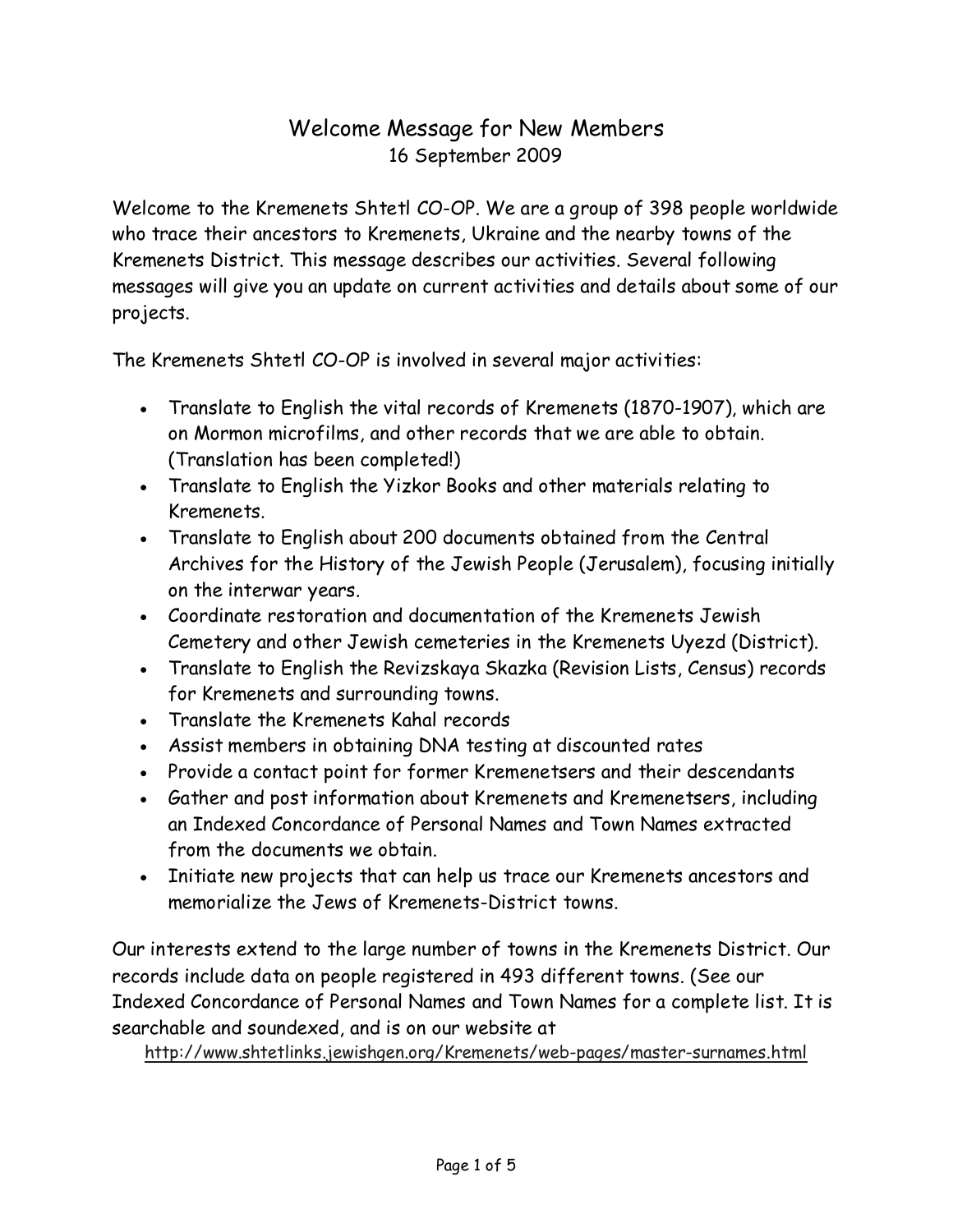In a sense, we are a landsmanshaft for Kremenetsers, successor to the post-WW2 Organization of Kremenets Emigrants.

We have completed translation of all 15,549 vital records that we received on cdrom from the LDS, and have proofread the 1870-1877 & 1893-1895 birth records and 1870-1872 & 1894 death records. The proofread records are on-line at JRI-Poland (http://www.jewishgen.org/jri-pl/), but our Indexed Concordance includes entries for all records, and is available on our website (see above). The Indexed Concordance currently has 68,523 entries. It should be your starting point for researching your Kremenets-District ancestors.

I have added your name to our Kremenets Shtetl CO-OP e-mail distribution list. For more information about our activities, please take a look at the following websites:

- The Kremenets ShtetLinks website (http://www.shtetlinks.jewishgen.org/Kremenets/). It contains most of the above material (or links to the other sites) as well as additional information about Kremenets (history, photos, etc.).
- JRI-Poland at http://www.jewishgen.org/jri-pl/kremenet.htm. This is an introduction to our vital records on the JRI-Poland website.
- Go to http://www.jewishgen.org/jri-pl/jripldat.htm. Scroll down the list until you get to Kremenets. There you will find an inventory of the 7 Mormon microfilms for Kremenets and a Surname List derived from the 1870 birth and death records. We will post additions to this list as well as translations of the full listings as they become available.
- Translations of the two Yizkor Books and the 18 Landsmanshaft Booklets will be posted at the Kremenets entry on the JewishGen Yizkor Book website http://www.jewishgen.org/Yizkor/translations.html#K as they become available. (Scroll down the list until you get to Kremenets.) The Kremenets Yizkor Book website on JewishGen also has translations of the record of a 1747 Blood Libel trial and a circa 1966 Memorial Album that is in Israel.
- The Kremenets Discussion List on Rootsweb is a place to meet and discuss common issues with others whose ancestors come from the towns of the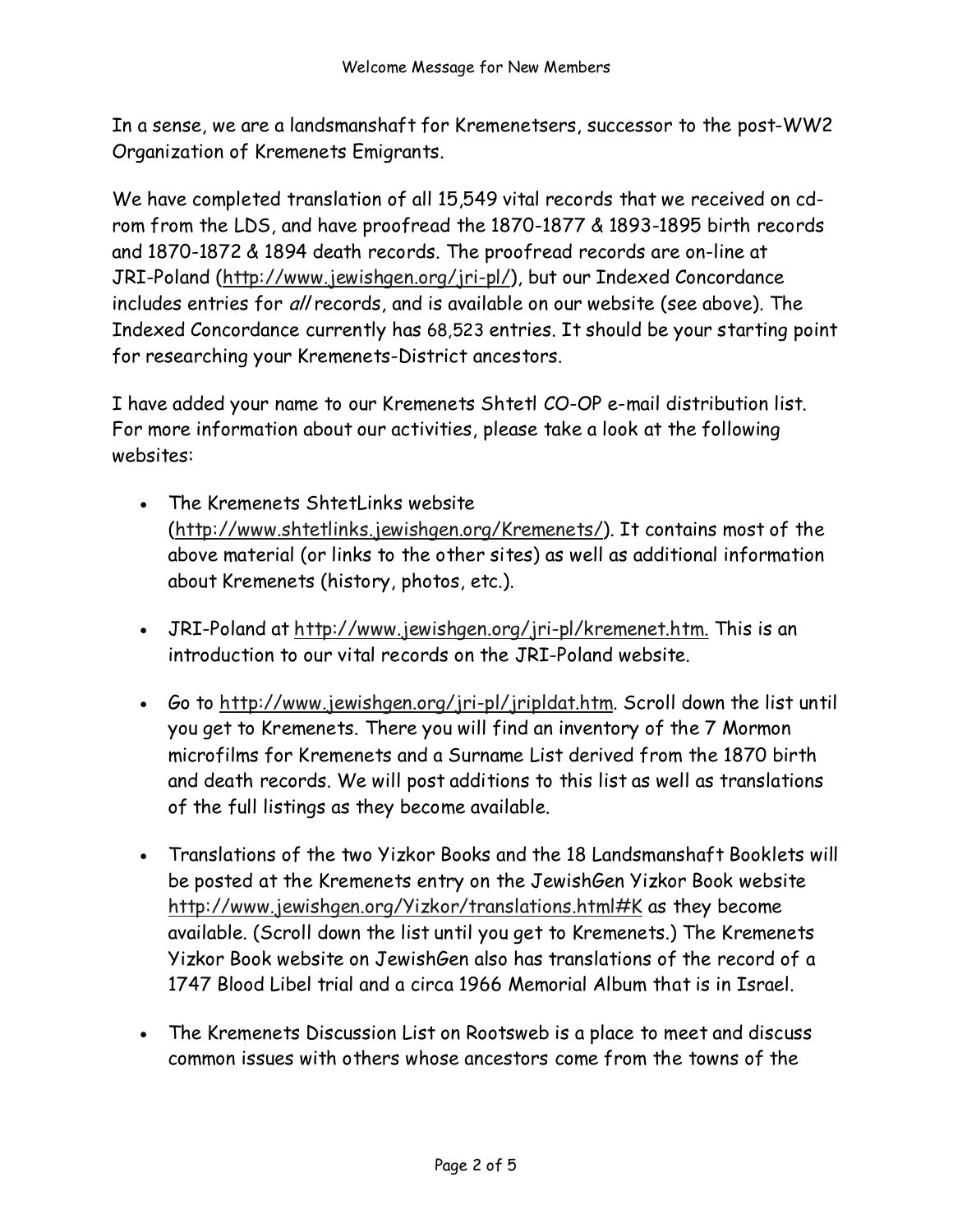Kremenets District. It is easy to subscribe. Just click on one of the following links (or paste the link into your web browser):

- o Subscribe to UKR-KREMENETS-L
- o Subscribe to UKR-KREMENETS-D (digest)

The Digest accumulates messages during the day and sends all of them to you in a single e-mail, instead of sending them one at a time as they come in. Or, just send me a message telling me you wish to subscribe to the List.

The Yizkor Books are in Yiddish and Hebrew, but they are easier to translate because they are printed, not handwritten. We provide our translators/transliterators with translation aides to ease their tasks. We have completed all the Hebrew translations. Now we need translators for the Yiddish pages and proofreaders for the completed translations. Please let me know if you can help. The more volunteers we have, the faster we can get our Kremenets materials posted and available for everyone.

The Cemetery Project is especially important. In 2006, we obtained a grant from the Hanadiv Foundation to begin restoration and documentation work on the Cemetery. As a result of that work we discovered that the Cemetery has almost 3 times more matzevot (gravestones) than originally thought ... about 7,500 in various states of disrepair. We have photographed and translated about 3,200 of these. Plans to continue the multiyear restoration work currently are on hold while we try to identify funding sources for the work. Besides matzevot in the Jewish cemetery, we have discovered modern era Jewish graves in the Monastery Cemetery, gravestones under the paving of the parking lot at the former Gestapo HQ (now a Youth Sports Facility), and matzevot under a proposed pathway at the Lyceum. All together, we estimate that there are several hundred to 1,000 additional matzevot outside of the large Jewish Cemetery.

We have obtained digitized images of 14 LDS microfilms containing the Jewish Revision Lists (Censuses) for Kremenets District towns. These cover the years 1811 through 1873. We have launched a new project to translate and index the 13,500 pages contained on these microfilms. We estimate these microfilms contain about 40,000 records and that they will yield more than 150,000 names! These records are not just for the town of Kremenets. They are census records for most of the towns in the Kremenets District.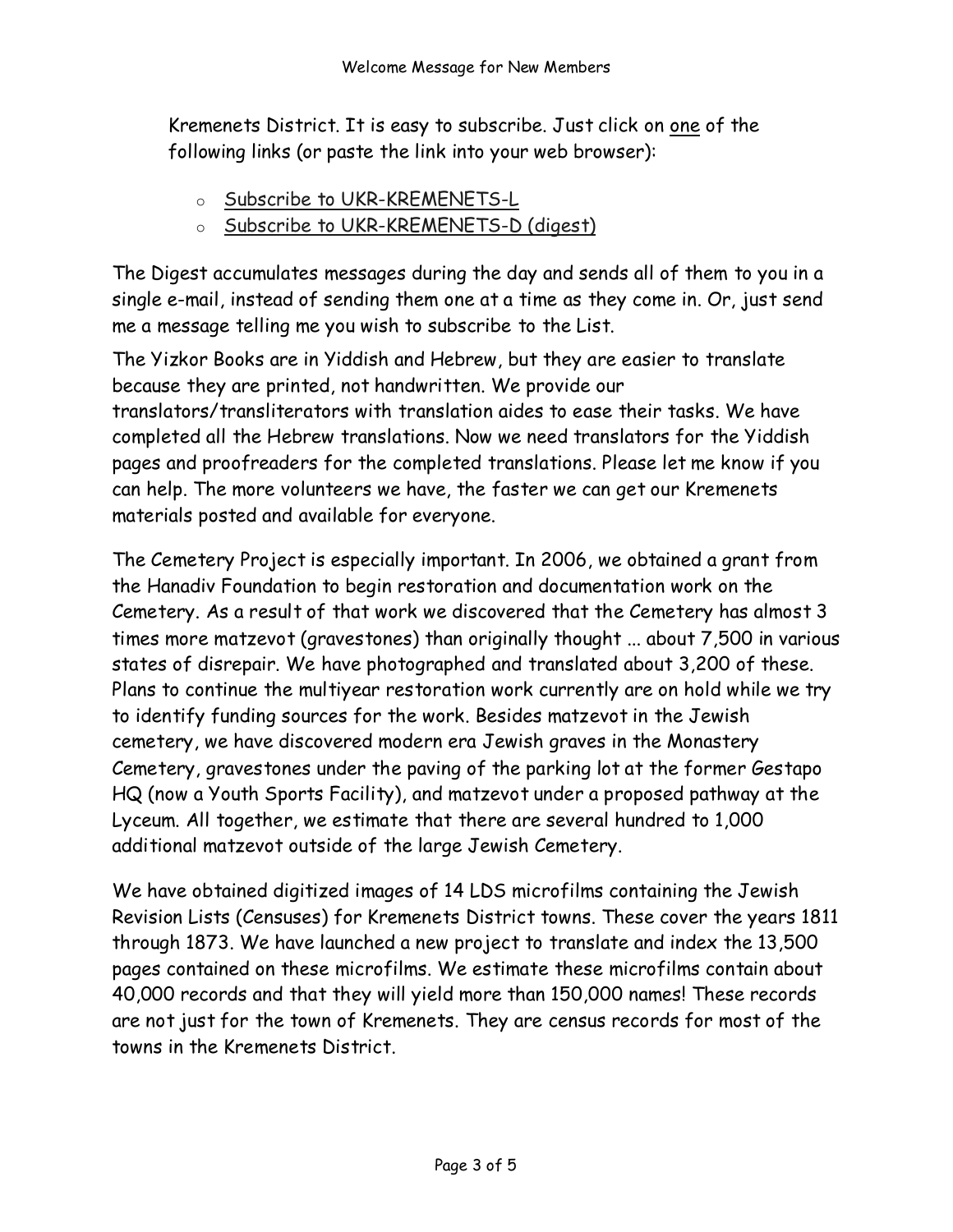We invite you to visit our Shtetlinks website

(http://www.shtetlinks.jewishgen.org/Kremenets/web-pages/index.html) often because we constantly add new material and update existing material. Please let me know if you have database or web skills. Ben Buckwold and Adam Bronstein have done a wonderful job developing and updating our website.

I try to send out occasional updates on our progress to our e-mail list. I also send announcements of new items as they become available on one of the websites. Those who donate either time or money to either the Cemetery, Yizkor Book or Vital Records project receive pre-release copies of translations. The generosity of our members enabled us to complete the Vital Records translation, and to get started on the Revision Lists. We hope you also will help fund our work by making a donation to our Kremenets account at JRI-Poland. Contributions to "Jewish Records Indexing - Poland" may be made by check, bank draft, money order, or credit card. Be sure to specify that your contribution is for the Kremenets Shtetl CO-OP. Send your donation or credit card information to:

Jewish Records Indexing - Poland, Inc. c/o Sheila Salo, Treasurer 5607 Greenleaf Road Cheverly, MD 20785 USA

Telephone: (301) 341-1261 Fax: 1-810-592-1768 (24 hours) E-Mail: ssalo@capaccess.org

Be sure to specify that your donation is for the Kremenets General Fund. When you send your donation, please send me an e-mail message to let me know the amount you contribute and the date of mailing so that we can be sure the donation gets applied properly. If your employer has a matching gift program, please think about matching your donation through that program.

The Kremenets Shtetl CO-OP is affiliated with Jewish Records Indexing – Poland, Inc. (JRI-Poland), which is a non-profit 501(c)(3) organization. Your contributions are tax-deductible in the U.S. and Canada to the extent permitted by law.

Once again, please be sure to let me know whether or not you can help translate from either Russian, Polish, Hebrew, or Yiddish to English. If you can help, I will